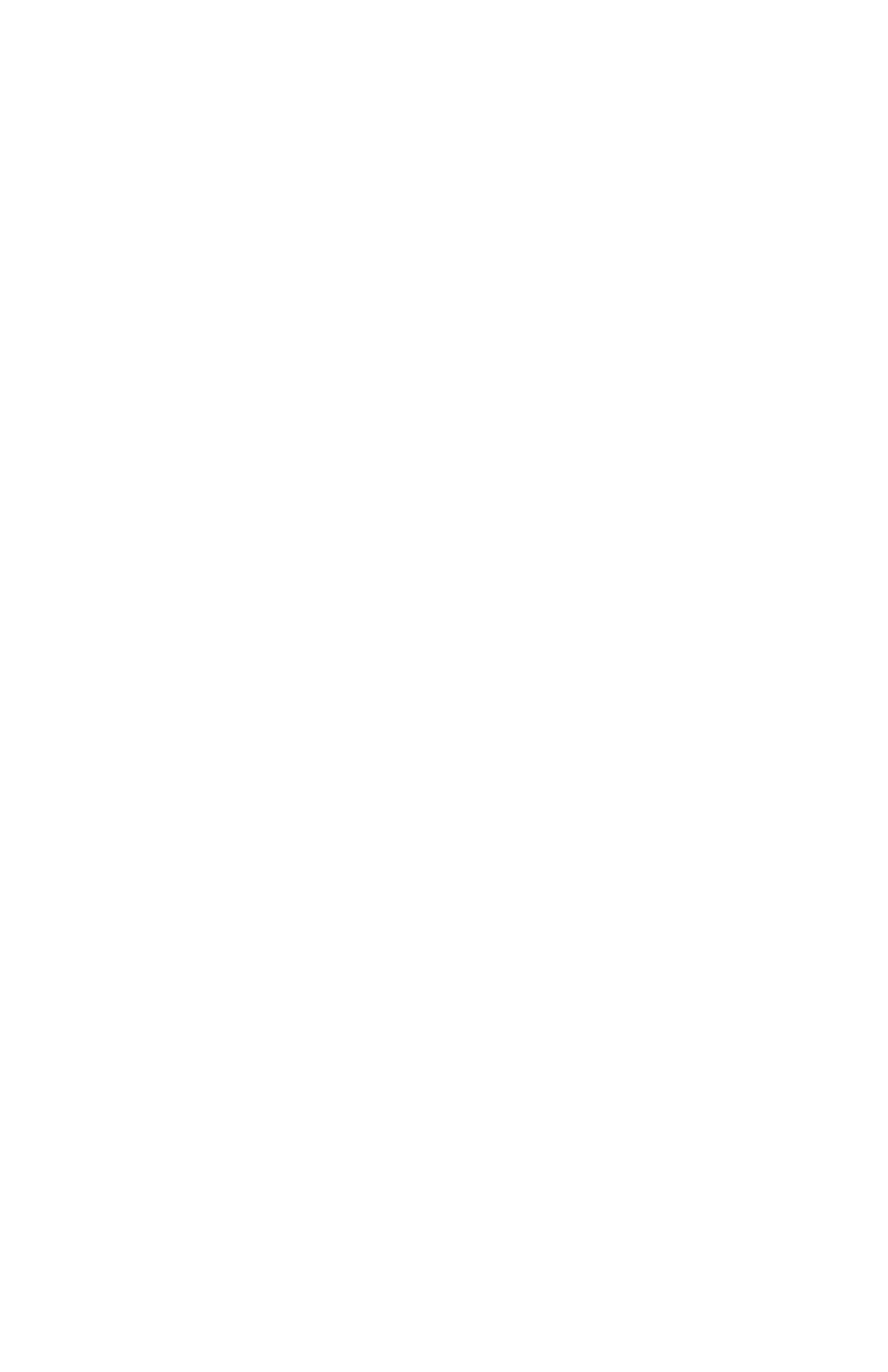**The Lord's Supper was instituted by Jesus on the night of His \_\_\_\_\_\_\_\_\_\_\_ and flows from the Passover meal. Matthew 26:18-19; Exodus 12**

**Jesus declared that the Lord's Supper was given during Passover as a sign of the \_\_\_\_\_\_\_ \_\_\_\_\_\_\_\_\_\_\_\_ in His blood.**

> **The bread represents the \_\_\_\_\_\_\_\_\_ of Jesus but it is not the \_\_\_\_\_\_\_\_\_ of Jesus since He was still alive and with His disciples when He instituted the communion meal. Matthew 26:20; Hebrews 9:25–26**

**Christ gave the elements as \_\_\_\_\_\_\_\_\_\_\_\_ of His atoning sacrifice; not as the means of saving anyone. Hebrews 9:28** 

**The elements are called by the names they \_\_\_\_\_\_\_\_\_\_\_\_ and remain only bread and wine (fruit of the vine). Matthew 26:26, 29; 1 Corinthians 11:24–25** 

**Since the elements represent the body and blood of Jesus, the**  Lord's table is **in the scope of who may partake of them.**

> **Jesus Christ gave communion as a \_\_\_\_\_\_\_\_\_\_\_\_\_ of His once for all atoning sacrifice for the sins of many. Hebrews 9:25-28; Matthew 26:28 ESV**

**The bread and wine have no saving \_\_\_\_\_\_\_\_\_\_\_ attached to them and therefore are \_\_\_\_\_\_\_\_\_\_\_ only to those who are saved through faith in the finished work of Christ. 1 Corinthians 10:16**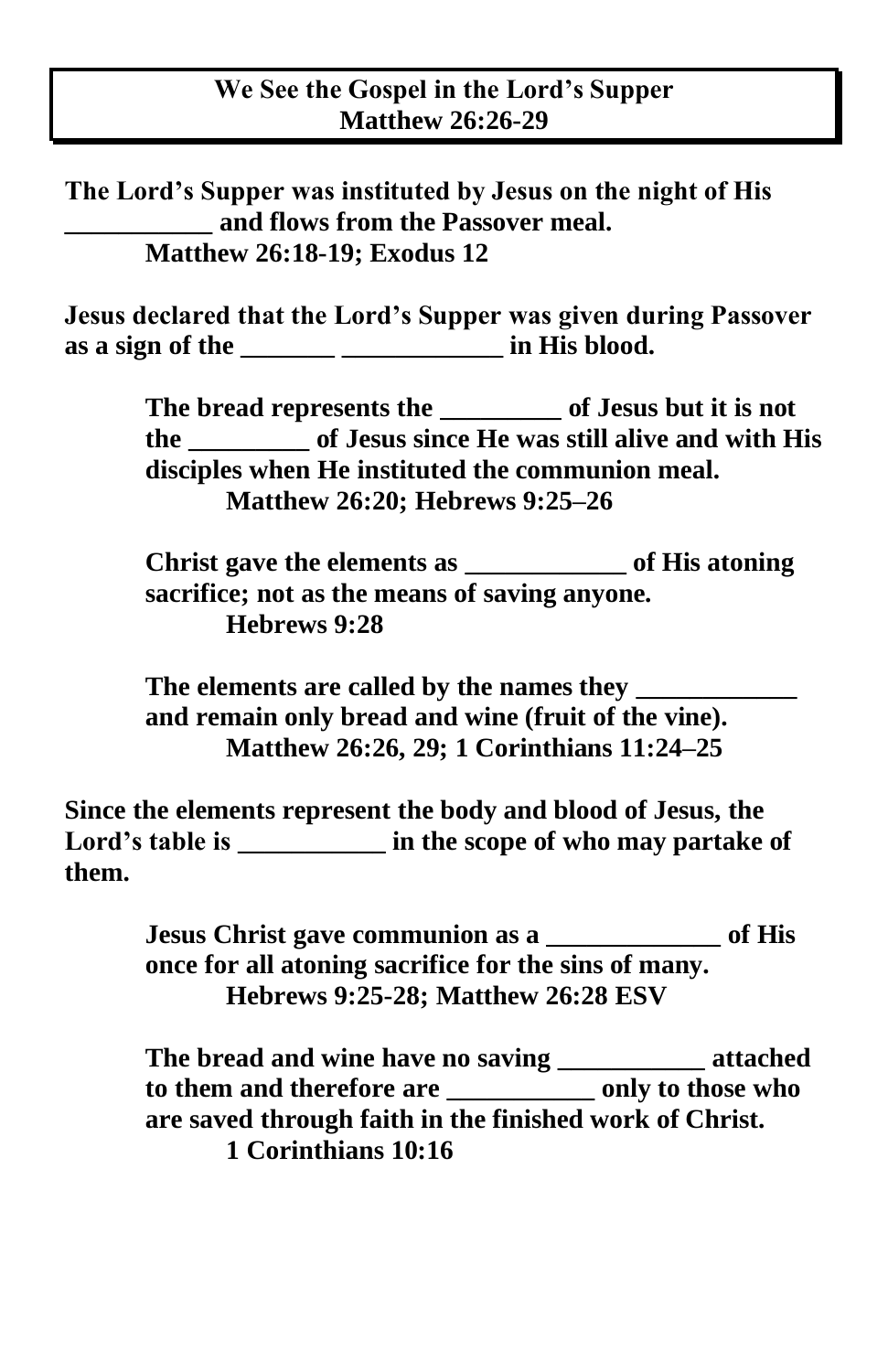**Only those in a \_\_\_\_\_\_\_\_\_\_\_\_ \_\_\_\_\_\_\_\_\_\_\_\_\_\_ of believers (i.e., baptized members of a Bible believing church) are permitted to participate in the Lord's table. 1 Corinthians 10:17** 

**Regular participation in the Lord's table is one of the means of grace whereby the \_\_\_\_\_\_\_\_\_\_\_ ministers to those present.**

> The need for sinners to trust in the **\_\_\_\_\_\_\_\_\_\_\_\_ of Christ. Hebrews 2:17–18**

**A \_\_\_\_\_\_\_\_\_\_\_\_ for Christians who know the love of Christ and forgiveness of sins. Matthew 26:28; John 6:37-40**

**The Lord's supper was given to the \_\_\_\_\_\_\_\_\_\_\_\_ and is therefore a \_\_\_\_\_\_\_\_\_\_\_\_ act of worship.**

**It must be administered by Christ's \_\_\_\_\_\_\_\_\_\_\_\_\_.**

**Those who through faith in Christ are made \_\_\_\_\_\_\_\_\_\_\_, are called to feed on Him spiritually with the joy of being united to Him.**

**Since the Lord's table is holy, communion must be observed \_\_\_\_\_\_\_\_\_\_\_\_\_\_\_ and in the \_\_\_\_\_\_\_\_\_\_ of God. 1 Corinthians 11:27-32**